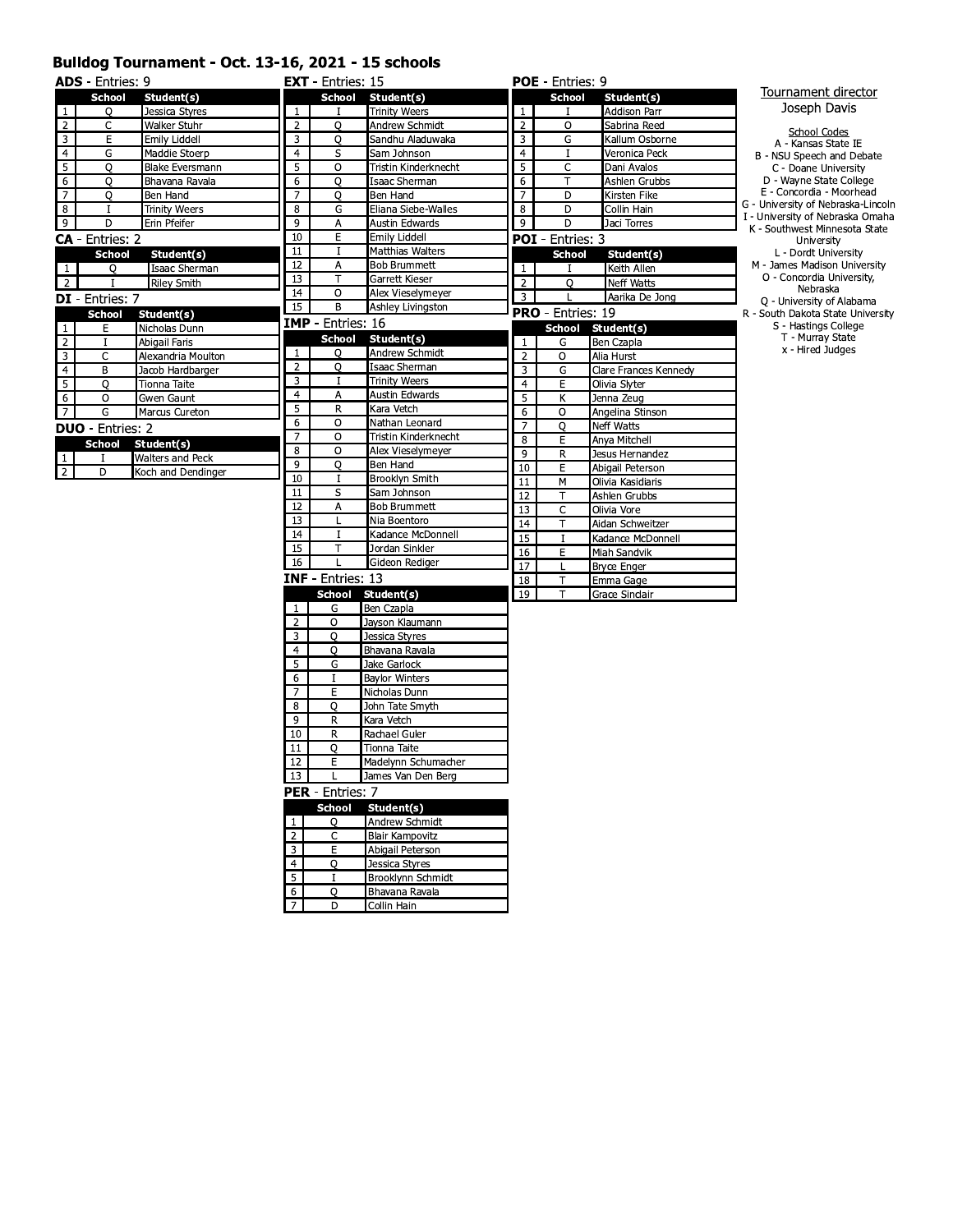#### **Bulldog Tournament Team sweepstakes**

| Team                                     | ADS      | <b>CA</b>    |                | DI DUO       | <b>EXT</b>     | <b>IMP</b>     | <b>INF</b> |                | <b>PER POE</b> | POI          | <b>PRO</b>     | <b>Total</b>   | <b>Place</b>   |
|------------------------------------------|----------|--------------|----------------|--------------|----------------|----------------|------------|----------------|----------------|--------------|----------------|----------------|----------------|
| University of Alabama (Q)                | 13       | 10           | 2              | 0            | 15             | 18             | 10         | 15             | 0              | 8            | 0              | 91             | 1              |
| University of Nebraska Omaha (I)         | 0        | 8            | 8              | 10           | 10             | 6              | 1          | $\overline{2}$ | 14             | 10           | $\mathbf{0}$   | 69             | $\overline{2}$ |
| University of Nebraska-Lincoln (G)       | 4        | 0            | 0              | $\Omega$     | 0              | 0              | 12         | 0              | 6              | 0            | 16             | 38             | 3              |
| Concordia University, Nebraska (O)       | $\Omega$ | $\mathbf 0$  |                | $\Omega$     | $\overline{2}$ |                | 8          | $\Omega$       | 8              | 0            | 9              | 29             | 4              |
| Concordia - Moorhead (E)                 | 6        | $\mathbf{0}$ | 10             | $\mathbf{0}$ | 0              | 0              | 0          | 6              | 0              | $\mathbf{0}$ | 4              | 26             | 5              |
| Doane University (C)                     | 8        | $\mathbf{0}$ | 6              | $\Omega$     | 0              | $\Omega$       | 0          | 8              | $\overline{2}$ | $\Omega$     | $\Omega$       | 24             | 6              |
| Wayne State College (D)                  | 0        | $\mathbf 0$  | 0              | 8            | 0              | 0              | 0          | 0              | $\mathbf 0$    | $\mathbf 0$  | 0              | 8              | 7              |
| Dordt University (L)                     | 0        | $\Omega$     | $\Omega$       | $\Omega$     | 0              | $\Omega$       | $\Omega$   | $\Omega$       | $\mathbf{0}$   | 6            | $\Omega$       | 6              | 8              |
| Kansas State IE (A)                      | 0        | 0            | $\Omega$       | $\Omega$     | 0              | 4              | 0          | $\Omega$       | 0              | $\mathbf{0}$ | 0              | 4              | 9              |
| NSU Speech and Debate (B)                | 0        | $\mathbf{0}$ | $\overline{4}$ | $\mathbf{0}$ | 0              | $\mathbf{0}$   | $\Omega$   | $\mathbf{0}$   | $\mathbf{0}$   | $\mathbf{0}$ | $\mathbf{0}$   | 4              | 9              |
| Hastings College (S)                     | 0        | 0            | $\Omega$       | $\Omega$     | 4              | 0              | 0          | 0              | 0              | $\mathbf{0}$ | $\Omega$       | 4              | 9              |
| Southwest Minnesota State University (K) | $\Omega$ | $\Omega$     | $\mathbf{0}$   | $\Omega$     | 0              | $\Omega$       | $\Omega$   | $\Omega$       | $\mathbf{0}$   | $\mathbf{0}$ | $\overline{2}$ | $\overline{2}$ | 12             |
| South Dakota State University (R)        | 0        | $\mathbf{0}$ | $\Omega$       | $\mathbf{0}$ | 0              | $\overline{2}$ | 0          | 0              | $\mathbf{0}$   | $\mathbf{0}$ | 0              | $\overline{2}$ | 12             |
| Murray State (T)                         | 0        | $\mathbf{0}$ | 0              | $\Omega$     | $\Omega$       | $\Omega$       | 0          | $\mathbf{0}$   |                | $\Omega$     | $\Omega$       | 1              | 14             |
| James Madison University (M)             | 0        | 0            | $\Omega$       | $\Omega$     | 0              | 0              | 0          | 0              | $\Omega$       | $\Omega$     | $\Omega$       | 0              | 15             |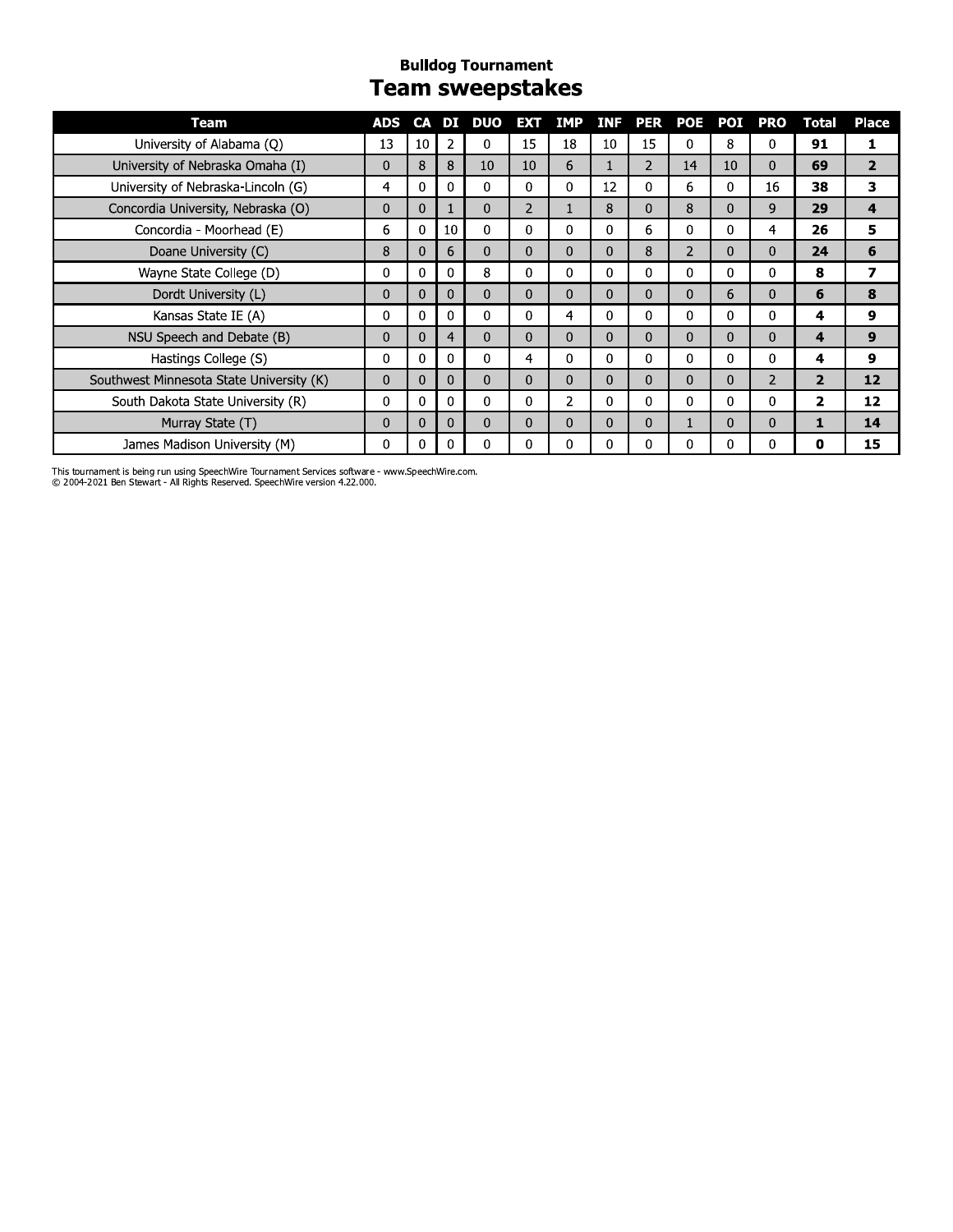## **Bulldog Tournament**<br>**After Dinner Speaking**

| Code           | Team                           | Competitor( $\overline{s}$ ) Division |        |                               | <b>Prelims</b>                  |       |      | Rank Head to Opp. Avg. Spkr. |        | <b>Recips</b> | Prelim |
|----------------|--------------------------------|---------------------------------------|--------|-------------------------------|---------------------------------|-------|------|------------------------------|--------|---------------|--------|
|                |                                |                                       |        |                               |                                 | total | head | Rank                         | points |               | result |
| C1             | Doane University               | Walker Stuhr                          | Open   |                               | $1(25)$ $2(24)$ $1(25)$ $2(24)$ | 6     |      | 3.109375                     | 98     | 3.00          | 2      |
| D <sub>1</sub> | Wayne State College            | Erin Pfeifer                          | Novice |                               | $4(21)$ 3 (23) 4 (21) 4 (20)    | 15    | 8    | 2.553571                     | 85     | 1.08          | 9      |
| E <sub>1</sub> | Concordia - Moorhead           | Emily Liddell                         | Open   |                               | $1(24)$ $2(24)$ $2(24)$ $2(21)$ |       |      | 2.903846                     | 93     | 2.50          | 3      |
| G1             | University of Nebraska-Lincoln | Maddie Stoerp                         | Open   |                               | $2(23)$ $3(23)$ $2(24)$ $1(22)$ | 8     |      | 2.519231                     | 92     | 2.33          | 4      |
| I <sub>1</sub> | University of Nebraska Omaha   | <b>Trinity Weers</b>                  | Open   |                               | $4(20)$ $4(21)$ $3(23)$ $4(21)$ | 15    | 8    | 2.546875                     | 85     | 1.08          | 8      |
| Q <sub>1</sub> | University of Alabama          | Ben Hand                              | Open   | 4(21)   4(22)   4(18)   3(22) |                                 | 15    |      | 2.446429                     | 83     | 1.08          |        |
| Q <sub>2</sub> | University of Alabama          | <b>Blake Eversmann</b>                | Open   |                               | $2(24)$ $1(25)$ $3(22)$ $4(19)$ | 10    |      | 2.788462                     | 90     | 2.08          | 5      |
| Q <sub>3</sub> | University of Alabama          | Bhavana Ravala                        | Open   |                               | $3(22)$ $4(22)$ $4(21)$ $3(20)$ | 14    |      | 2.483333                     | 85     | 1.17          | 6      |
| Q4             | University of Alabama          | Jessica Styres                        | Open   |                               | $3(22)$ $1(25)$ $1(25)$ $1(25)$ | 6     |      | 2.803571                     | 97     | 3.33          |        |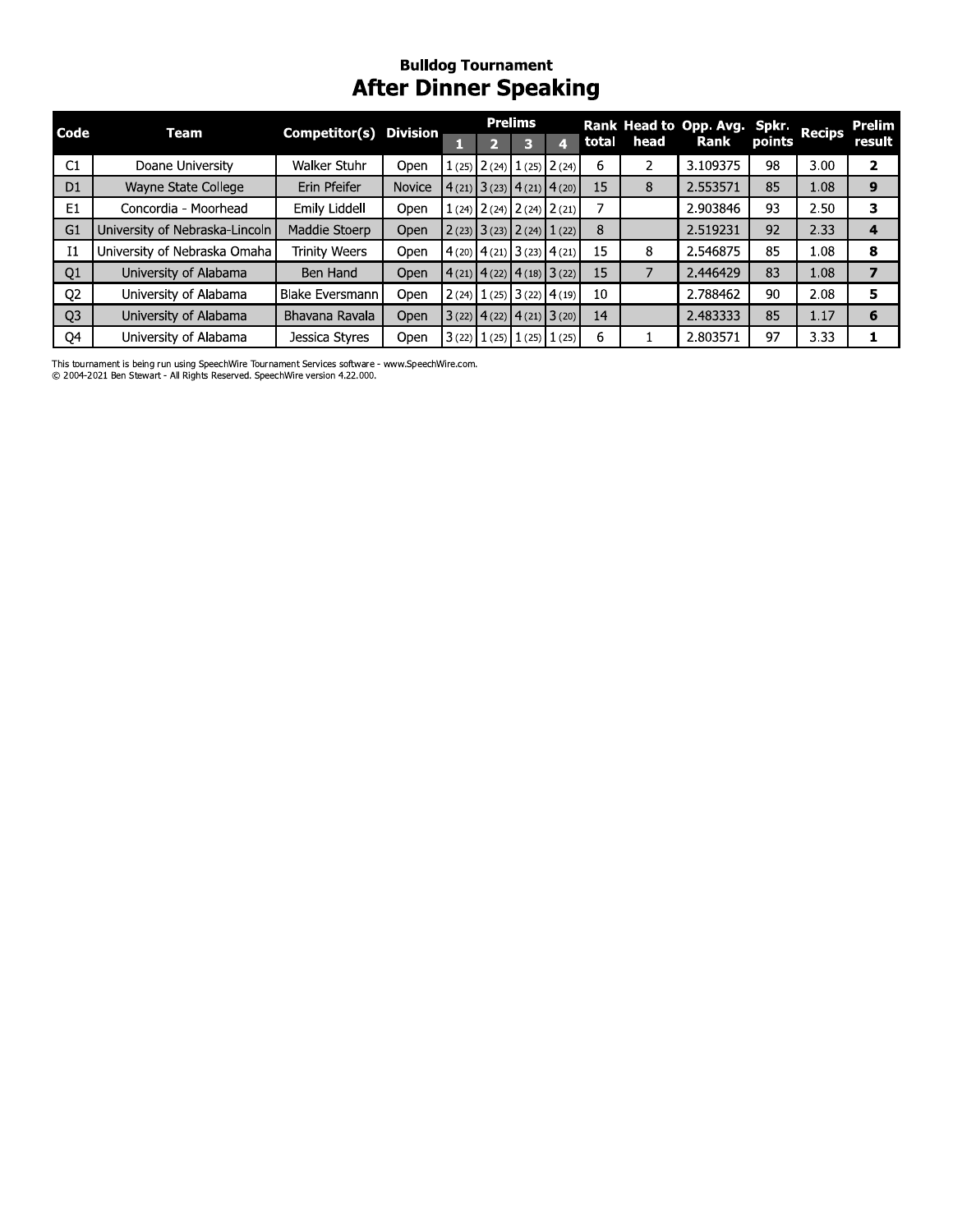# **Bulldog Tournament**<br>Communication Analysis

| <b>Code</b> | Team                         | Competitor(s) Division |      |  | <b>Prelims</b> |                                 |  | Rank Head to Opp. Avg. Spkr. Recips<br>  total head Rank points Recips |    |      | Prelim |
|-------------|------------------------------|------------------------|------|--|----------------|---------------------------------|--|------------------------------------------------------------------------|----|------|--------|
|             |                              |                        |      |  |                |                                 |  |                                                                        |    |      | result |
| <b>I10</b>  | University of Nebraska Omaha | <b>Riley Smith</b>     | Open |  |                | $2(22)$ $2(24)$ $1(23)$ $2(23)$ |  | 250000                                                                 | 92 | 2.50 |        |
| Q10         | University of Alabama        | Isaac Sherman          | Open |  |                | $1(23)$ $1(25)$ $2(22)$ $1(24)$ |  | 1,750000                                                               | 94 | 3.50 |        |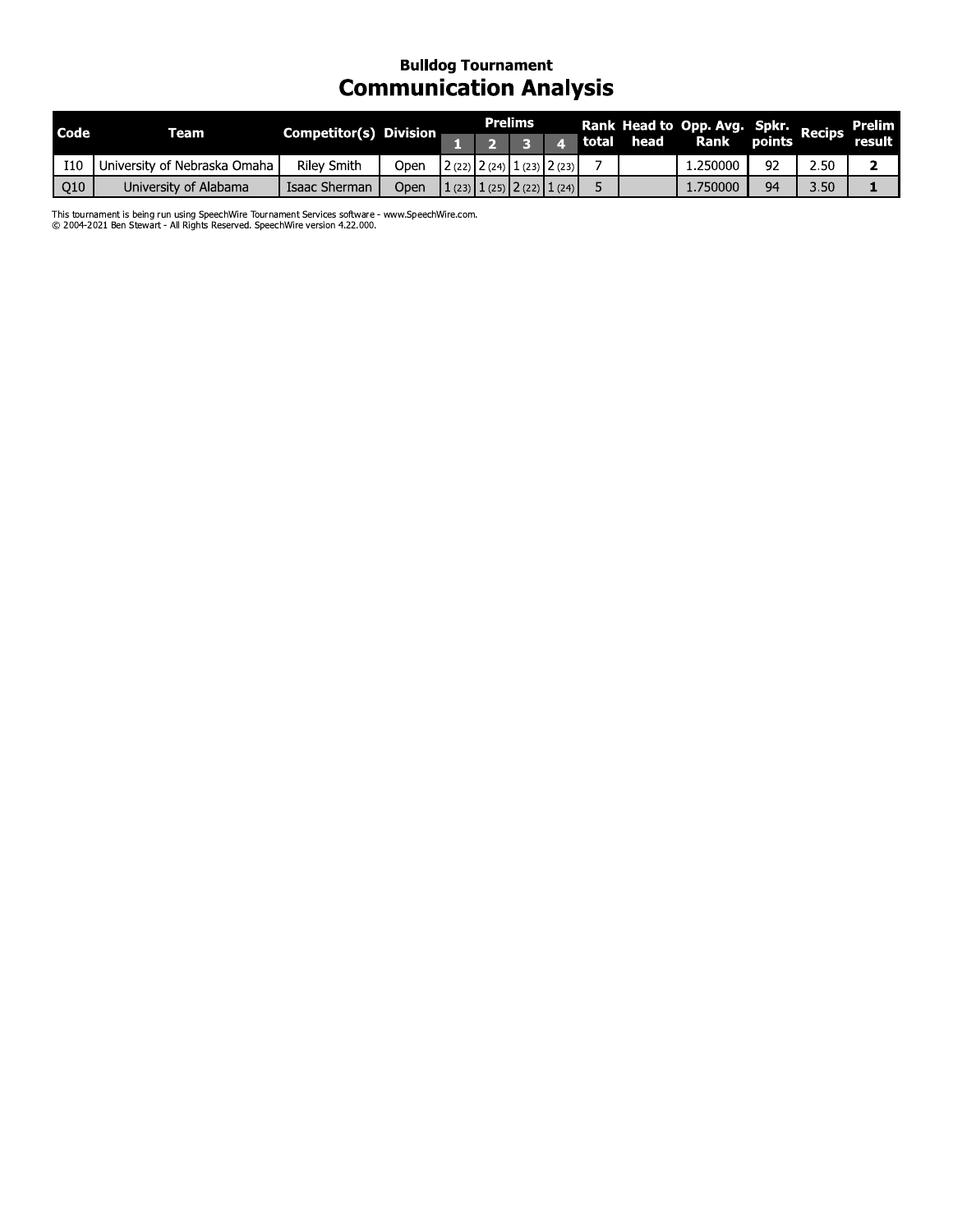## **Bulldog Tournament**<br>Dramatic Interpretation

| Code           | Team                           | Competitor(s)         | <b>Division</b> |  | <b>Prelims</b>                  |    | Rank Head to Opp. Avg. Spkr.<br>  total head Rank points Recips |    |      | Prelim |
|----------------|--------------------------------|-----------------------|-----------------|--|---------------------------------|----|-----------------------------------------------------------------|----|------|--------|
|                |                                |                       |                 |  |                                 |    |                                                                 |    |      | result |
| <b>B1</b>      | NSU Speech and Debate          | Jacob Hardbarger      | Open            |  | $7(17)$ 3 (23) 2 (23) 5 (21)    | 17 | 3.958333                                                        | 84 | 1.18 | 4      |
| C <sub>2</sub> | Doane University               | Alexandria Moulton    | Open            |  | $2(22)$ $2(24)$ $5(20)$ $3(23)$ | 12 | 4.166667                                                        | 89 | 1.53 | 3      |
| E <sub>2</sub> | Concordia - Moorhead           | Nicholas Dunn         | Open            |  | 1 (23) 1 (25) 4 (21) 1 (25)     |    | 4.375000                                                        | 94 | 3.25 |        |
| G <sub>2</sub> | University of Nebraska-Lincoln | <b>Marcus Cureton</b> | Open            |  | $6(18)$ 5 (21) 7 (18) 6 (20)    | 24 | 3.666667                                                        | 77 | 0.68 |        |
| I2             | University of Nebraska Omaha   | Abigail Faris         | Open            |  | 3(21) 6(20) 1(25) 2(24)         | 12 | 4.166667                                                        | 90 | 2.00 |        |
| O <sub>2</sub> | Concordia University, Nebraska | Gwen Gaunt            | Open            |  | (4(20) 7(19) 6(19) 4(22)        | 21 | 3.791667                                                        | 80 | 0.81 | 6      |
| Q <sub>5</sub> | University of Alabama          | Tionna Taite          | Open            |  | $15(19)$ 4 (22) 3 (22) 7 (19)   | 19 | 3.875000                                                        | 82 | 0.93 | 5      |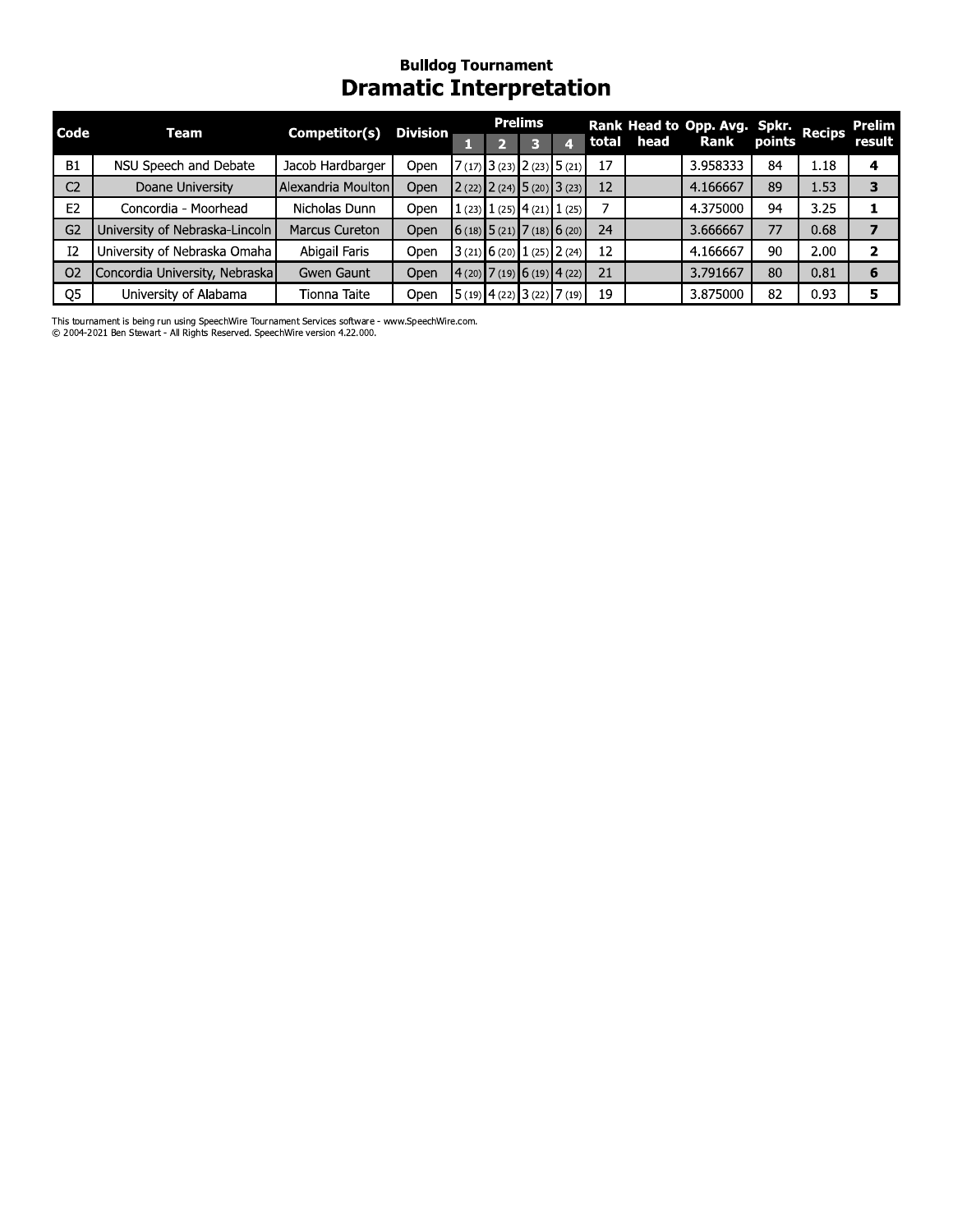#### **Bulldog Tournament Duo Interpretation**

| Code           | Team                            | Competitor(s)                         | <b>Division</b> |      |              | <b>Prelims</b> |      | Rank  | Head<br>to | <b>Opp.</b>         | Spkr.  | <b>Recips</b> | Prelim |
|----------------|---------------------------------|---------------------------------------|-----------------|------|--------------|----------------|------|-------|------------|---------------------|--------|---------------|--------|
|                |                                 |                                       |                 |      |              |                |      | total | head       | Avg.<br><b>Rank</b> | points |               | result |
| D <sub>5</sub> | Wayne State College             | Kaylee Koch and Dylan<br>Dendinger    | Novice          | (23) | (20)         | (20)           | (20) | 8     |            | 1.000000            | 83     | 2.00          |        |
| I7             | University of Nebraska<br>Omaha | Matthias Walters and Veronica<br>Peck | Open            | (24) | $22^{\circ}$ | (25)           | (24) | 4     |            | 2.000000            | 95     | 4.00          |        |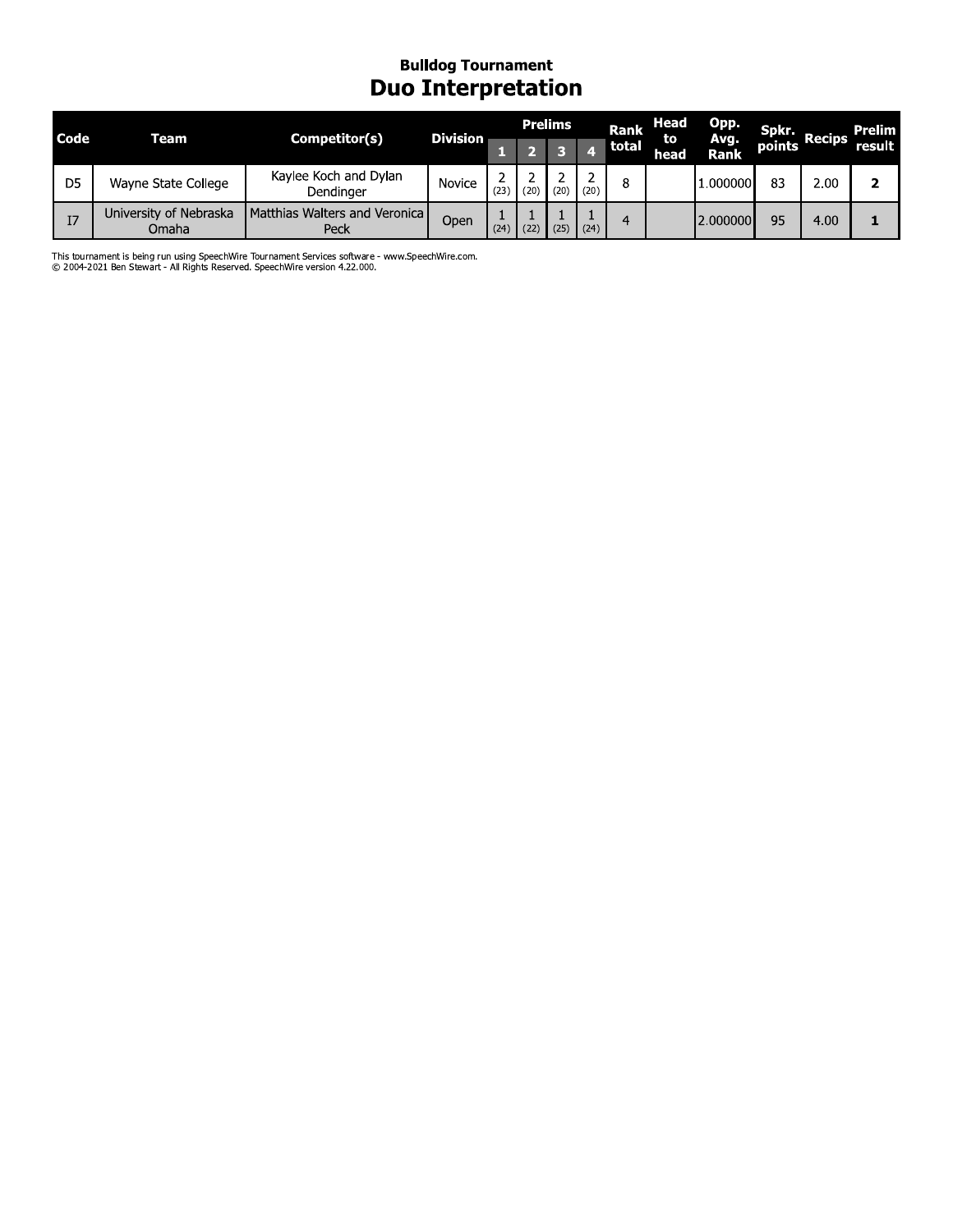#### **Bulldog Tournament Extemporaneous Speaking**

| Code           | Team                                                | Competitor(s)        | <b>Division</b> |   |                                 | <b>Prelims</b> |   |       |      | Rank Head to Opp. Avg. Spkr. |        | <b>Recips</b> | Prelim                  |
|----------------|-----------------------------------------------------|----------------------|-----------------|---|---------------------------------|----------------|---|-------|------|------------------------------|--------|---------------|-------------------------|
|                |                                                     |                      |                 | н |                                 | з              | 4 | total | head | Rank                         | points |               | result                  |
| A1             | Kansas State IE                                     | Bob Brummett         | Open            |   | $5(19)$ $5(19)$ $5(20)$ $1(25)$ |                |   | 16    |      | 2.718750                     | 83     | 1.60          | 12                      |
| A2             | Kansas State IE                                     | Austin Edwards       | <b>Open</b>     |   | $2(24)$ 5 (21) 3 (23) 3 (21)    |                |   | 13    | 9    | 3.000000                     | 89     | 1.37          | 9                       |
| <b>B2</b>      | NSU Speech and Debate                               | Ashley Livingston    | Novice          |   | $5(18)$ 4 (22) 5 (18) 5 (19)    |                |   | 19    |      | 2.562500                     | 77     | 0.85          | 15                      |
| E1             | Concordia - Moorhead                                | Emily Liddell        | Open            |   | $3(20)$ $2(23)$ $4(22)$ $4(20)$ |                |   | 13    | 10   | 2.906250                     | 85     | 1.33          | 10                      |
| G8             | University of Nebraska-Lincoln                      | Eliana Siebe-Walles  | Open            |   | $3(23)$ $3(23)$ $3(22)$ $2(22)$ |                |   | 11    |      | 2.968750                     | 90     | 1.50          | 8                       |
| I <sub>1</sub> | University of Nebraska Omaha                        | <b>Trinity Weers</b> | Open            |   | $3(21)$ $1(25)$ $2(24)$ $1(23)$ |                |   | 7     |      | 3.234375                     | 93     | 2.83          | 1                       |
| 17             | University of Nebraska Omaha                        | Matthias Walters     | Open            |   | $4(22)$ 3 (21) 3 (23) 4 (22)    |                |   | 14    |      | 3.093750                     | 88     | 1.17          | 11                      |
| O <sub>5</sub> | Concordia University, Nebraska                      | Alex Vieselymeyer    | <b>Open</b>     |   | $(4(20)$ 5 (19) 5 (21) 5 (19)   |                |   | 19    |      | 2.500000                     | 79     | 0.85          | 14                      |
| О6             | Concordia University, Nebraska Tristin Kinderknecht |                      | Open            |   | $4(19)$ $2(24)$ $1(24)$ $2(24)$ |                |   | 9     |      | 3.125000                     | 91     | 2.25          | 5                       |
| Q <sub>1</sub> | University of Alabama                               | Ben Hand             | Open            |   | $2(21)$ 3 (22) 1 (25) 4 (20)    |                |   | 10    |      | 3.328125                     | 88     | 2.08          | $\overline{\mathbf{z}}$ |
| Q10            | University of Alabama                               | Isaac Sherman        | Open            |   | $1(24)$ 4 (20) 1 (25) 3 (23)    |                |   | 9     |      | 3.250000                     | 92     | 2.58          | 6                       |
| Q <sub>6</sub> | University of Alabama                               | Andrew Schmidt       | <b>Open</b>     |   | $1(25)$ $2(22)$ $2(23)$ $2(22)$ |                |   | 7     | 2, 2 | 3.062500                     | 92     | 2.50          | $\overline{2}$          |
| Q9             | University of Alabama                               | Sandhu Aladuwaka     | <b>Open</b>     |   | $(23)$ 1 (25) 2 (24) 3 (21)     |                |   | 7     | 2, 3 | 3.265625                     | 93     | 2.83          | 3                       |
| S <sub>1</sub> | Hastings College                                    | Sam Johnson          | Open            |   | $2(22)$ $1(24)$ $4(21)$ $1(23)$ |                |   | 8     |      | 3.031250                     | 90     | 2.75          | 4                       |
| T5             | Murray State                                        | Garrett Kieser       | Open            |   | $5(19)$ 4 (21) 4 (22) 5 (20)    |                |   | 18    |      | 2.953125                     | 82     | 0.90          | 13                      |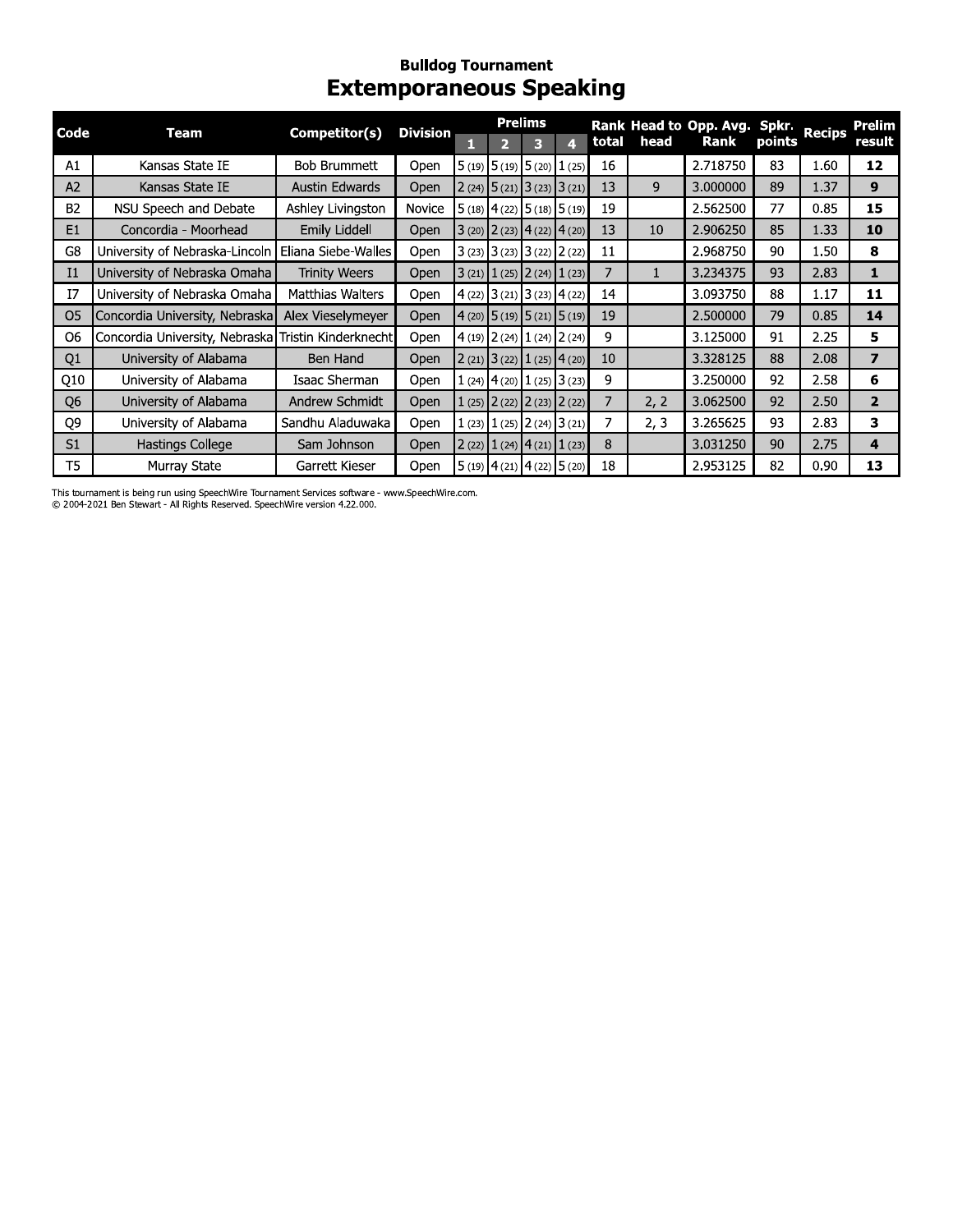## **Bulldog Tournament**<br>Impromptu Speaking

| Code           | Team                                                | Competitor(s)         | <b>Division</b> |   |                                                             | <b>Prelims</b> |   |       |      | Rank Head to Opp. Avg. Spkr. |        | <b>Recips</b> | <b>Prelim</b>           |
|----------------|-----------------------------------------------------|-----------------------|-----------------|---|-------------------------------------------------------------|----------------|---|-------|------|------------------------------|--------|---------------|-------------------------|
|                |                                                     |                       |                 | п | $\overline{2}$                                              | з              | 4 | total | head | Rank                         | points |               | result                  |
| A1             | Kansas State IE                                     | <b>Bob Brummett</b>   | Open            |   | $(25)$ 5 (21) 5 (19) 5 (18)                                 |                |   | 16    |      | 3.125000                     | 83     | 1.60          | 12                      |
| A2             | Kansas State IE                                     | <b>Austin Edwards</b> | Open            |   | $3(20)$ $2(21)$ $1(24)$ $3(21)$                             |                |   | 9     |      | 3.058824                     | 86     | 2.17          | 4                       |
| 11             | University of Nebraska Omaha                        | <b>Trinity Weers</b>  | Open            |   | $2(24)$ $1(24)$ $3(21)$ $2(22)$                             |                |   | 8     |      | 3.220588                     | 91     | 2.33          | 3                       |
| I6             | University of Nebraska Omaha Kadance McDonnell      |                       | Open            |   | $5(16)$ 4 (22) 3 (20) 5 (17)                                |                |   | 17    | 14   | 3.055556                     | 75     | 0.98          | 14                      |
| I8             | University of Nebraska Omaha                        | Brooklyn Smith        | Open            |   | $3(22)$ $1(22)$ $5(20)$ $4(20)$                             |                |   | 13    |      | 3.073529                     | 84     | 1.78          | 10                      |
| L2             | Dordt University                                    | Nia Boentoro          | <b>Novice</b>   |   | $\vert$ 4 (18) $\vert$ 4 (17) $\vert$ 4 (21) $\vert$ 5 (19) |                |   | 17    | 13   | 2.722222                     | 75     | 0.95          | 13                      |
| L3             | Dordt University                                    | Gideon Rediger        | Novice          |   | $5(20)$ $5(20)$ $5(18)$ $5(19)$                             |                |   | 20    |      | 2.794118                     | 77     | 0.80          | 16                      |
| O <sub>5</sub> | Concordia University, Nebraska                      | Alex Vieselymeyer     | <b>Open</b>     |   | $2(23)$ 3 (20) 4 (20) 3 (21)                                |                |   | 12    |      | 3.220588                     | 84     | 1.42          | 8                       |
| O6             | Concordia University, Nebraska Tristin Kinderknecht |                       | Open            |   | $5(17)$ 3 (22) 2 (22) 1 (23)                                |                |   | 11    |      | 3.434211                     | 84     | 2.03          | 7                       |
| O7             | Concordia University, Nebraska                      | Nathan Leonard        | Open            |   | $3(23)$ $3(23)$ $3(22)$ $2(23)$                             |                |   | 11    |      | 3.176471                     | 91     | 1.50          | 6                       |
| Q1             | University of Alabama                               | Ben Hand              | Open            |   | $4(21)$ 5 (15) 1 (23) 2 (22)                                |                |   | 12    |      | 3.514706                     | 81     | 1.95          | 9                       |
| Q10            | University of Alabama                               | Isaac Sherman         | Open            |   | $(23)$ 2 (23) 1 (24) 1 (24)                                 |                |   | 5     |      | 3.434211                     | 94     | 3.50          | $\overline{\mathbf{2}}$ |
| Q <sub>6</sub> | University of Alabama                               | Andrew Schmidt        | Open            |   | $(24)$ $1(25)$ $2(23)$ $1(23)$                              |                |   | 5     |      | 3.312500                     | 95     | 3.50          | 1                       |
| R <sub>2</sub> | South Dakota State University                       | Kara Vetch            | <b>Novice</b>   |   | $2(22)$ $2(24)$ $4(19)$ $3(21)$                             |                |   | 11    |      | 3.117647                     | 86     | 1.58          | 5                       |
| S <sub>1</sub> | Hastings College                                    | Sam Johnson           | Open            |   | $4(21)$ $4(21)$ $2(23)$ $4(20)$                             |                |   | 14    |      | 3.000000                     | 85     | 1.25          | 11                      |
| T6             | <b>Murray State</b>                                 | Jordan Sinkler        | <b>Novice</b>   |   | $\vert$ 5 (19) $\vert$ 5 (19) $\vert$ 5 (19) $\vert$ 4 (19) |                |   | 19    |      | 2.875000                     | 76     | 0.85          | 15                      |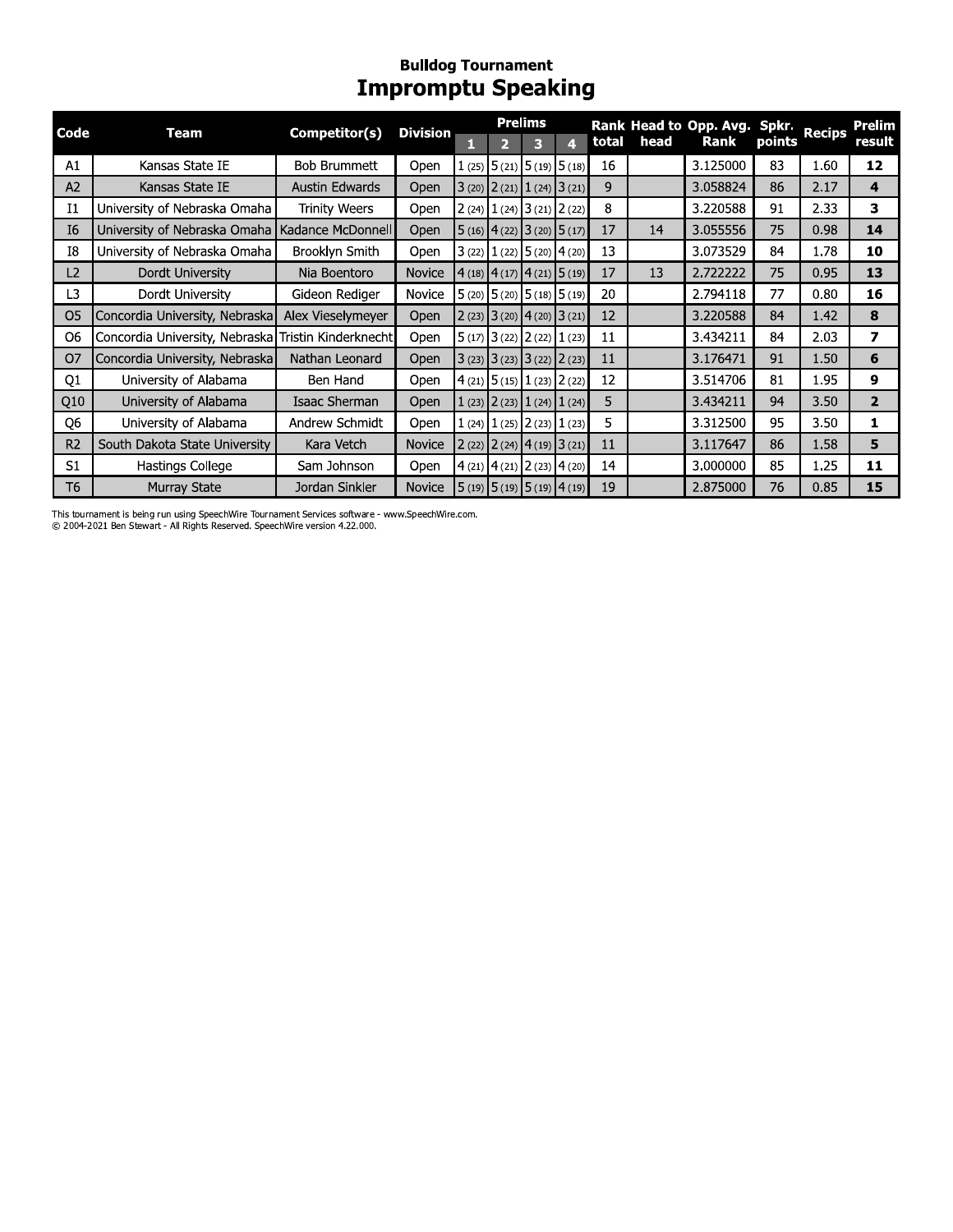### Bullaog Tournament **Informative Speaking**

|                |                                    |                        | <b>Bulldog Tournament</b><br><b>Informative Speaking</b> |                        |                        |                        |           |                      |                           |                      |                 |               |                         |
|----------------|------------------------------------|------------------------|----------------------------------------------------------|------------------------|------------------------|------------------------|-----------|----------------------|---------------------------|----------------------|-----------------|---------------|-------------------------|
| Code           | <b>Team</b>                        | Competitor(s)          | <b>Division</b>                                          | п                      | $\overline{2}$         | <b>Prelims</b><br>3    | 4         | <b>Rank</b><br>total | <b>Head</b><br>to<br>head | Opp.<br>Avg.<br>Rank | Spkr.<br>points | <b>Recips</b> | <b>Prelim</b><br>result |
| E2             | Concordia - Moorhead               | Nicholas Dunn          | Open                                                     | 1<br>(23)              | 6<br>(16)              | 3<br>(20)              | 4<br>(22) | 14                   | 7                         | 3.476190             | 81              | 1.75          | $\overline{z}$          |
| E7             | Concordia - Moorhead               | Madelynn<br>Schumacher | Open                                                     | 6<br>(18)              | 5<br>(21)              | 5<br>(21)              | 5<br>(21) | 21                   |                           | 3.652174             | 81              | 0.77          | 12                      |
| G7             | University of Nebraska-<br>Lincoln | Ben Czapla             | Open                                                     | 1<br>(24)              | 4<br>(18)              | 3<br>(23)              | 1<br>(25) | 9                    |                           | 3.761905             | 90              | 2.58          | $\mathbf{1}$            |
| G <sub>9</sub> | University of Nebraska-<br>Lincoln | Jake Garlock           | Open                                                     | $\overline{4}$<br>(20) | $\overline{4}$<br>(22) | 1<br>(22)              | 3<br>(23) | 12                   |                           | 4.000000             | 87              | 1.83          | 5                       |
| I11            | University of Nebraska<br>Omaha    | <b>Baylor Winters</b>  | Open                                                     | 2<br>(22)              | 3<br>(23)              | $\overline{2}$<br>(24) | 6<br>(20) | 13                   |                           | 3.543478             | 89              | 1.50          | 6                       |
| L <sub>5</sub> | Dordt University                   | James Van Den Berg     | Novice                                                   | 5<br>(19)              | 6<br>(19)              | 5<br>(18)              | 6<br>(19) | 22                   |                           | 3.772727             | 75              | 0.73          | 13                      |
| O <sub>8</sub> | Concordia University,<br>Nebraska  | Jayson Klaumann        | Open                                                     | 5<br>(19)              | $\overline{2}$<br>(22) | 4<br>(22)              | 1<br>(25) | 12                   |                           | 3.673913             | 88              | 1.95          | $\overline{\mathbf{2}}$ |
| Q <sub>3</sub> | University of Alabama              | Bhavana Ravala         | Open                                                     | $\overline{2}$<br>(23) | $\overline{2}$<br>(24) | 6<br>(20)              | 2<br>(24) | 12                   |                           | 3.795455             | 91              | 1.67          | 4                       |
| Q4             | University of Alabama              | Jessica Styres         | Open                                                     | 6<br>(15)              | 1<br>(24)              | 1<br>(25)              | 4<br>(22) | 12                   |                           | 3.673913             | 86              | 2.42          | 3                       |
| Q <sub>5</sub> | University of Alabama              | <b>Tionna Taite</b>    | Open                                                     | $\overline{4}$<br>(20) | 3<br>(20)              | 6<br>(17)              | 6<br>(20) | 19                   |                           | 3.738095             | 77              | 0.92          | 11                      |
| Q8             | University of Alabama              | John Tate Smyth        | Open                                                     | 6<br>(18)              | 1<br>(25)              | 2<br>(21)              | 5<br>(21) | 14                   | 8                         | 3.659091             | 85              | 1.87          | 8                       |
| R <sub>3</sub> | South Dakota State University      | Rachael Guler          | Novice                                                   | 3<br>(21)              | 6<br>(20)              | 6<br>(19)              | 2<br>(24) | 17                   |                           | 3.625000             | 84              | 1.17          | 10                      |
| R <sub>4</sub> | South Dakota State University      | Kara Vetch             | Novice                                                   | 3<br>(21)              | 5<br>(17)              | 4<br>(19)              | 3<br>(23) | 15                   |                           | 3.650000             | 80              | 1.12          | 9                       |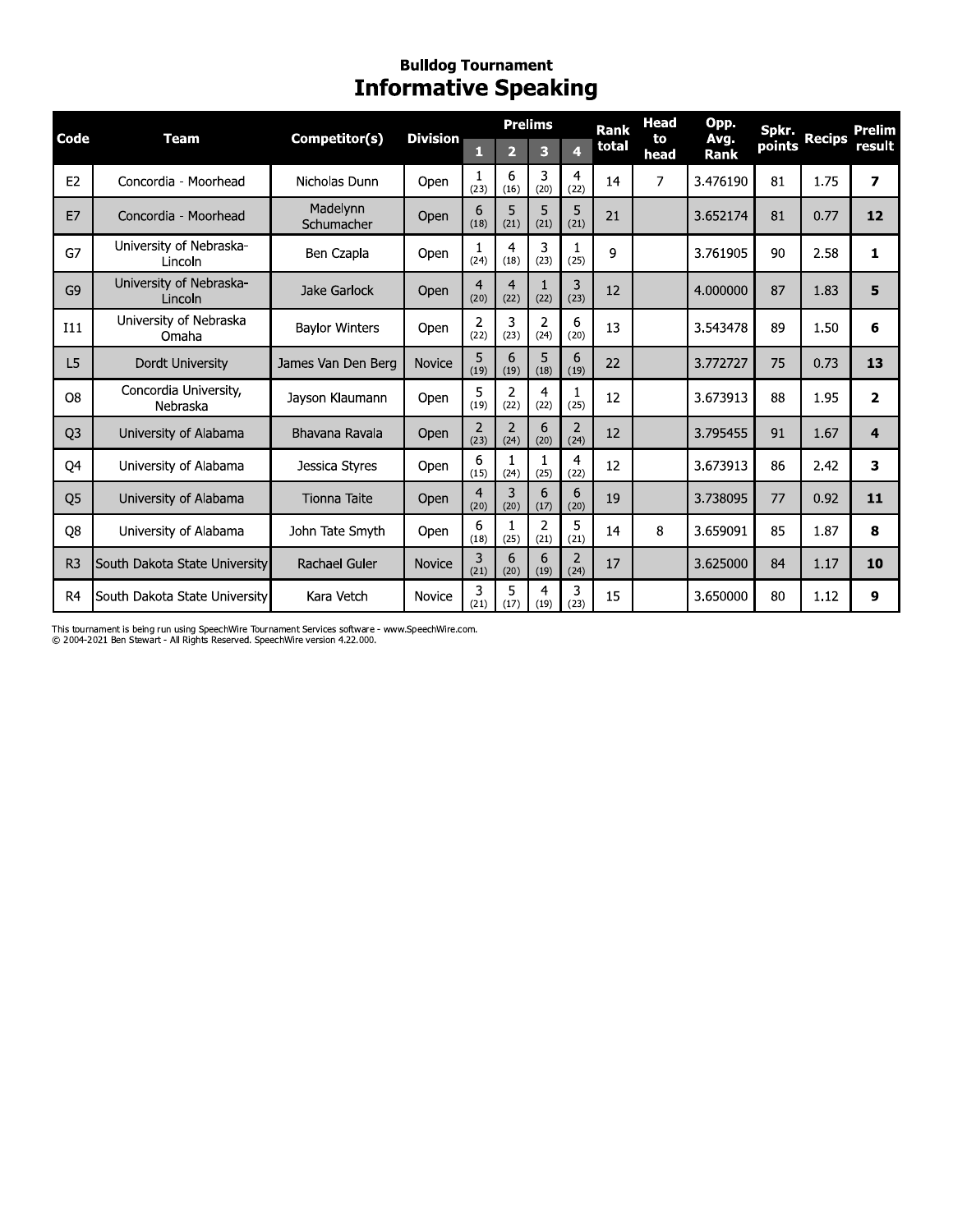### Bullaog Tournament Persuasive Speaking

|                |                              |                        | <b>Bulldog Tournament</b><br><b>Persuasive Speaking</b> |  |                                                                         |       |      |                              |        |               |                         |
|----------------|------------------------------|------------------------|---------------------------------------------------------|--|-------------------------------------------------------------------------|-------|------|------------------------------|--------|---------------|-------------------------|
| Code           | Team                         | Competitor(s)          | <b>Division</b>                                         |  | <b>Prelims</b>                                                          |       |      | Rank Head to Opp. Avg. Spkr. |        | <b>Recips</b> | Prelim                  |
|                |                              |                        |                                                         |  | 3                                                                       | total | head | <b>Rank</b>                  | points |               | result                  |
| C <sub>3</sub> | Doane University             | <b>Blair Kampovitz</b> | Novice                                                  |  | $(23)$ 1 (24) 6 (20) 4 (22)                                             | 12    |      | 4.166667                     | 89     | 2.42          |                         |
| D <sub>2</sub> | Wayne State College          | Collin Hain            | Novice                                                  |  | $7(17)$ $7(17)$ $7(19)$ $5(21)$                                         | 26    |      | 3.583333                     | 74     | 0.63          | $\overline{\mathbf{z}}$ |
| E <sub>3</sub> | Concordia - Moorhead         | Abigail Peterson       | Novice                                                  |  | $2(22)$ 4 (21) 3 (23) 3 (23)                                            | 12    |      | 4.166667                     | 89     | 1.42          | 3                       |
| I3             | University of Nebraska Omaha | Brooklynn Schmidt      | Open                                                    |  | $\left  \frac{4(20)}{6(18)} \right  \left  \frac{1(25)}{7(19)} \right $ | 18    |      | 3.916667                     | 82     | 1.56          | 5                       |
| Q3             | University of Alabama        | Bhavana Ravala         | Open                                                    |  | $\left  6(18) 5(20) 5(21) 6(20) \right $                                | 22    |      | 3.750000                     | 79     | 0.73          | 6                       |
| Q4             | University of Alabama        | Jessica Styres         | Open                                                    |  | $\vert 5(19) \vert 3(22) \vert 4(22) \vert 1(25) \vert$                 | 13    |      | 4.125000                     | 88     | 1.78          | 4                       |
| Q <sub>6</sub> | University of Alabama        | Andrew Schmidt         | Open                                                    |  | $3(21)$ $2(23)$ $2(24)$ $2(24)$                                         | 9     |      | 4.291667                     | 92     | 1.83          |                         |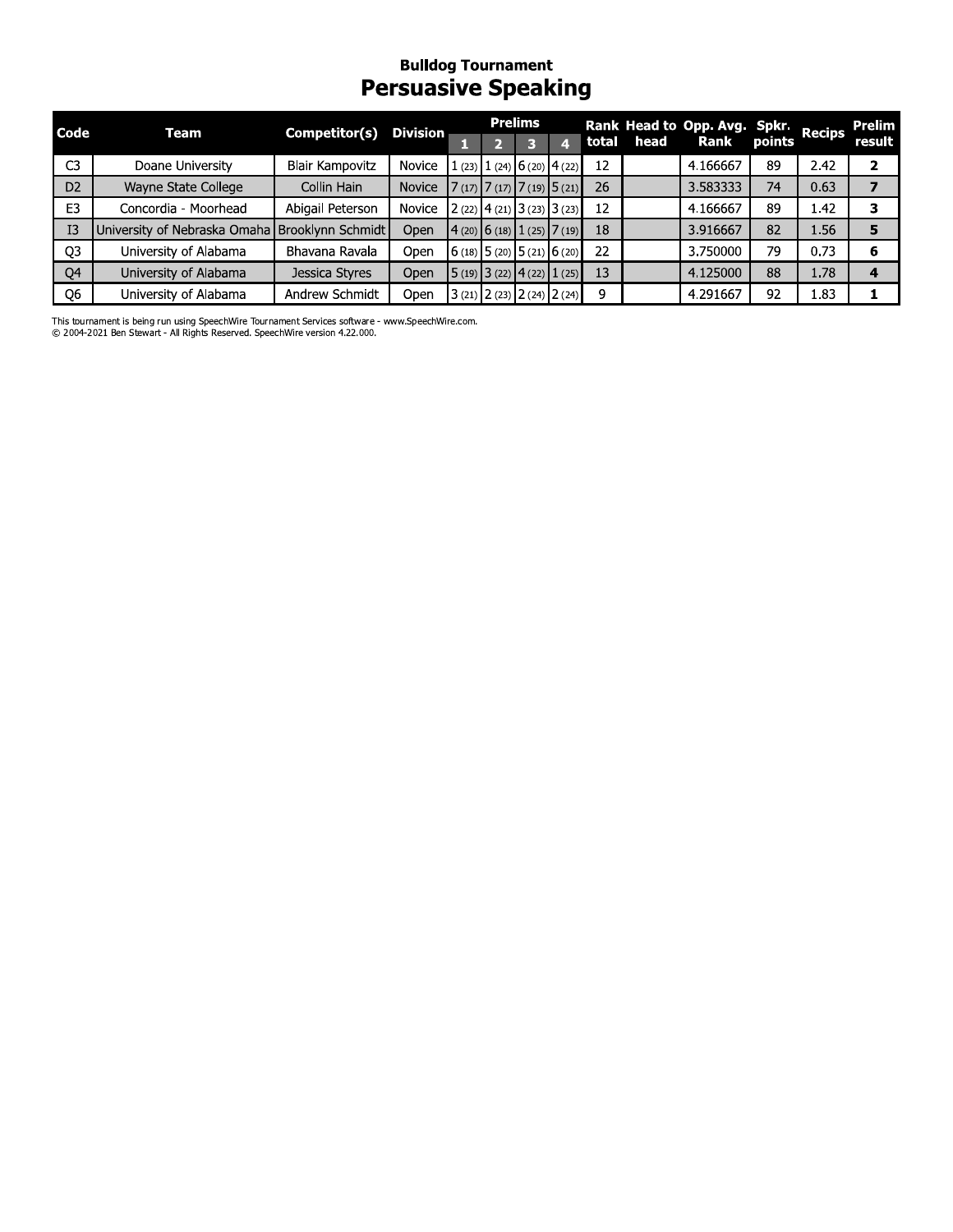### Bullaog Tournament Poetry Interpretation

| Code           | <b>Team</b>                    | <b>Competitor(s) Division</b> |               |   |                         | <b>Prelims</b>          |                                                   |                |               | Rank Head to Opp. Avg. Spkr. |        | <b>Recips</b> | <b>Prelim</b>  |
|----------------|--------------------------------|-------------------------------|---------------|---|-------------------------|-------------------------|---------------------------------------------------|----------------|---------------|------------------------------|--------|---------------|----------------|
|                |                                |                               |               | п | $\overline{\mathbf{2}}$ | $\overline{\mathbf{3}}$ | $\overline{4}$                                    | total          | head          | Rank                         | points |               | result         |
| C4             | Doane University               | Dani Avalos                   | Open          |   |                         |                         | $2(20)$ $1(25)$ $4(22)$ $3(23)$                   | 10             |               | 2.678571                     | 90     | 2.08          | 5              |
| D <sub>2</sub> | Wayne State College            | Collin Hain                   | <b>Novice</b> |   |                         |                         | $3(19)$ 4 (20) 4 (21) 3 (21)                      | 14             |               | 2.500000                     | 81     | 1.17          | 8              |
| D <sub>3</sub> | Wayne State College            | Kirsten Fike                  | Novice        |   |                         |                         | $4(20)$ 3 (23) 3 (21) 4 (22)                      | 14             |               | 2.464286                     | 86     | 1.17          | $\overline{ }$ |
| D <sub>4</sub> | Wayne State College            | Jaci Torres                   | <b>Novice</b> |   |                         |                         | $4(18)$ $\mid$ 4 (21) $\mid$ 4 (19) $\mid$ 4 (20) | 16             |               | 2.346154                     | 78     | 1.00          | 9              |
| G4             | University of Nebraska-Lincoln | Kallum Osborne                | Open          |   |                         |                         | $2(24)$ $2(23)$ $3(23)$ $1(24)$                   | 8              | 3, 3          | 2.766667                     | 94     | 2.33          | 3              |
| I <sub>4</sub> | University of Nebraska Omaha   | <b>Addison Parr</b>           | Open          |   |                         |                         | $1(22)$ $1(24)$ $1(25)$ $1(25)$                   | $\overline{4}$ |               | 2.966667                     | 96     | 4.00          | 1              |
| <b>I5</b>      | University of Nebraska Omaha   | Veronica Peck                 | Open          |   |                         |                         | $3(22)$ $2(24)$ $1(24)$ $2(22)$                   | 8              | 3, 4          | 3.038462                     | 92     | 2.33          | 4              |
| O <sub>1</sub> | Concordia University, Nebraska | Sabrina Reed                  | Open          |   |                         |                         | $1(25)$ 3 (22) 2 (22) 2 (24)                      | 8              | $\mathcal{P}$ | 2.766667                     | 93     | 2.33          | $\overline{2}$ |
| T1             | Murray State                   | Ashlen Grubbs                 | Open          |   |                         |                         | $4(18)$ 4 (20) 2 (24) 4 (21)                      | 14             |               | 2.281250                     | 83     | 1.25          | 6              |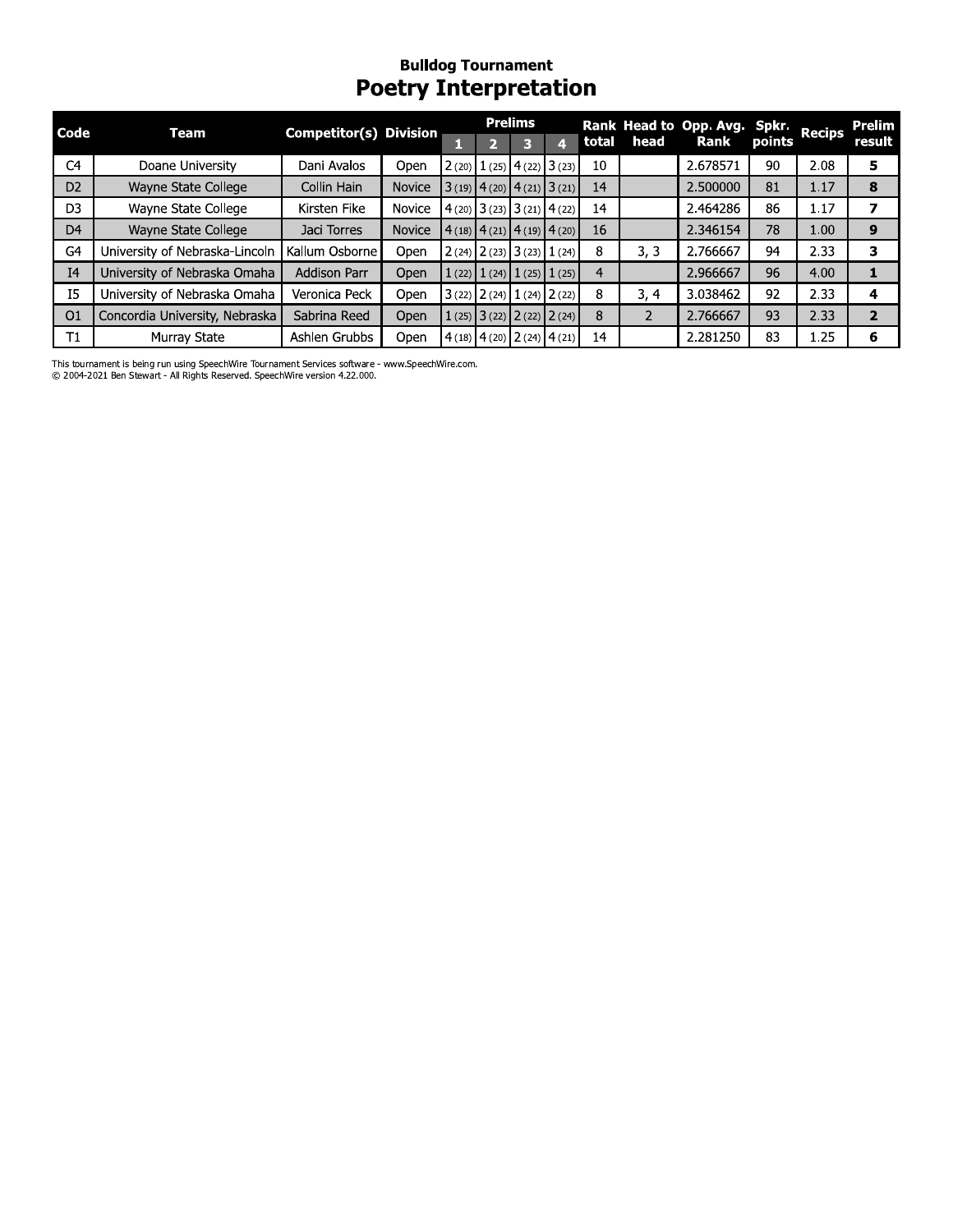### Bullaog Tournament Program Oral Interpretation

|                |                              |                               |      |   | <b>Prelims</b>                  |   |       |      | Rank Head to Opp. Avg. Spkr. |        |               | <b>Prelim</b> |
|----------------|------------------------------|-------------------------------|------|---|---------------------------------|---|-------|------|------------------------------|--------|---------------|---------------|
| Code           | <b>Team</b>                  | <b>Competitor(s) Division</b> |      | 1 | 3                               | 4 | total | head | Rank                         | points | <b>Recips</b> | result        |
| I9             | University of Nebraska Omaha | Keith Allen                   | Open |   | $1(25)$ $2(21)$ $1(24)$ $1(24)$ |   | 5     |      | 2.375000                     | 94     | 3.50          |               |
| L <sub>4</sub> | Dordt University             | Aarika De Jong                | Open |   | $3(20)$ $3(20)$ $3(18)$ $3(20)$ |   | 12    |      | 1.500000                     | 78     | 1.33          | 3             |
| Q7             | University of Alabama        | Neff Watts                    | Open |   | $2(23)$ $1(24)$ $2(22)$ $2(23)$ |   |       |      | 2.125000                     | 92     | 2.50          |               |